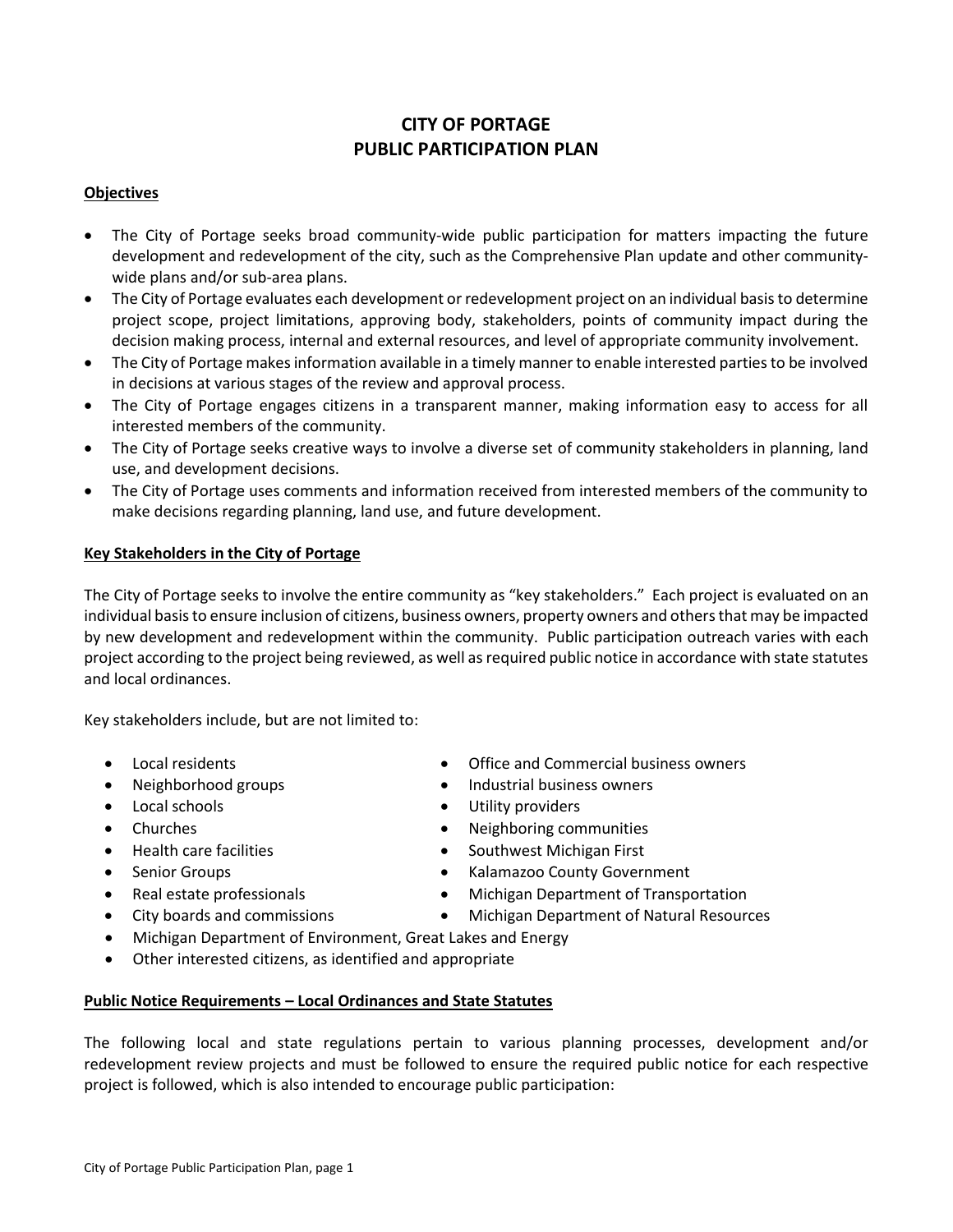- Portage City Charter
- Portage City Code of Ordinances
- Michigan Open Meetings Act (PA 267 of 1976)
- Home Rule City Act (PA 279 of 1909)
- Michigan Planning Enabling Act (PA 33 of 2008)
- Plant Rehabilitation and Industrial Development Districts Act (PA 198 of 1974)
- Brownfield Redevelopment Financing Act (PA 381 of 1996, as amended)
- Downtown Development Authority Act (PA 197 of 1975, as amended)
- Local Development Finance Authority Act (PA 281 of 1986, as amended)
- Other applicable local, state, and federal regulation

#### **Planning and Development Review Entities**

- City Council: The Portage City Council is composed of seven members. The Mayor, Mayor Pro-Tem and five Councilmembers. For most planning and development review processes (excluding variances and most site plans), City Council is the final approving body.
- Planning Commission: The Planning Commission is a nine-member body. All members are appointed by the Mayor and confirmed by City Council. Planning Commissioners review and approve long-term plans for the community, such as the Comprehensive Plan, subarea plans, and the Capital Improvement Plan. The Planning Commission is also responsible for review and recommendation of Zoning Ordinance text amendments and map amendments (rezoning). Most of the Planning Commission's work activity involves development and redevelopment review such as special land use permits, site plan approval, active home occupation permits, building height modifications, and accessory building size approvals. The Planning Commission also reviews and makes recommendations to City Council regarding subdivision plats, site condominiums, and discretionary zoning approvals such as Planned Developments, Commercial Planned Developments, Open Space plans, Office, Technology and Research, among other mixed-use development projects. The Planning Commission may also engage in special projects requested by the City Council, or initiated on its own, with approval by City Council.
- Zoning Board of Appeals: The Zoning Board of Appeals (ZBA) has seven full members and two alternate members. Each member is appointed by the Mayor and confirmed by City Council. When a property owner or occupant cannot meet the zoning ordinance requirements, an application for variance is filed with the ZBA. The ZBA is a quasi-judicial board and all decisions of the ZBA are final. Appeals of decisions of the ZBA may be filed with the Circuit Court.

The following boards meet on an annual basis or more often as-needed in response to a development or redevelopment project that involves the use of specific incentives and/or tax increment financing:

 Downtown Development Authority: The Downtown Development Authority (DDA) consists of nine members appointed by the City Manager with approval of City Council. A majority of the members appointed to the DDA must have interest in property located in the district. [The DDA](http://www.portagemi.gov/DocumentCenter/View/1816/Downtown-District-Authority-Map) district includes business properties generally along South Westnedge Avenue, extending between Kilgore Road and I-94. The principal purpose of the DDA is to promote economic growth and is a financing entity through which public improvements can be planned and constructed.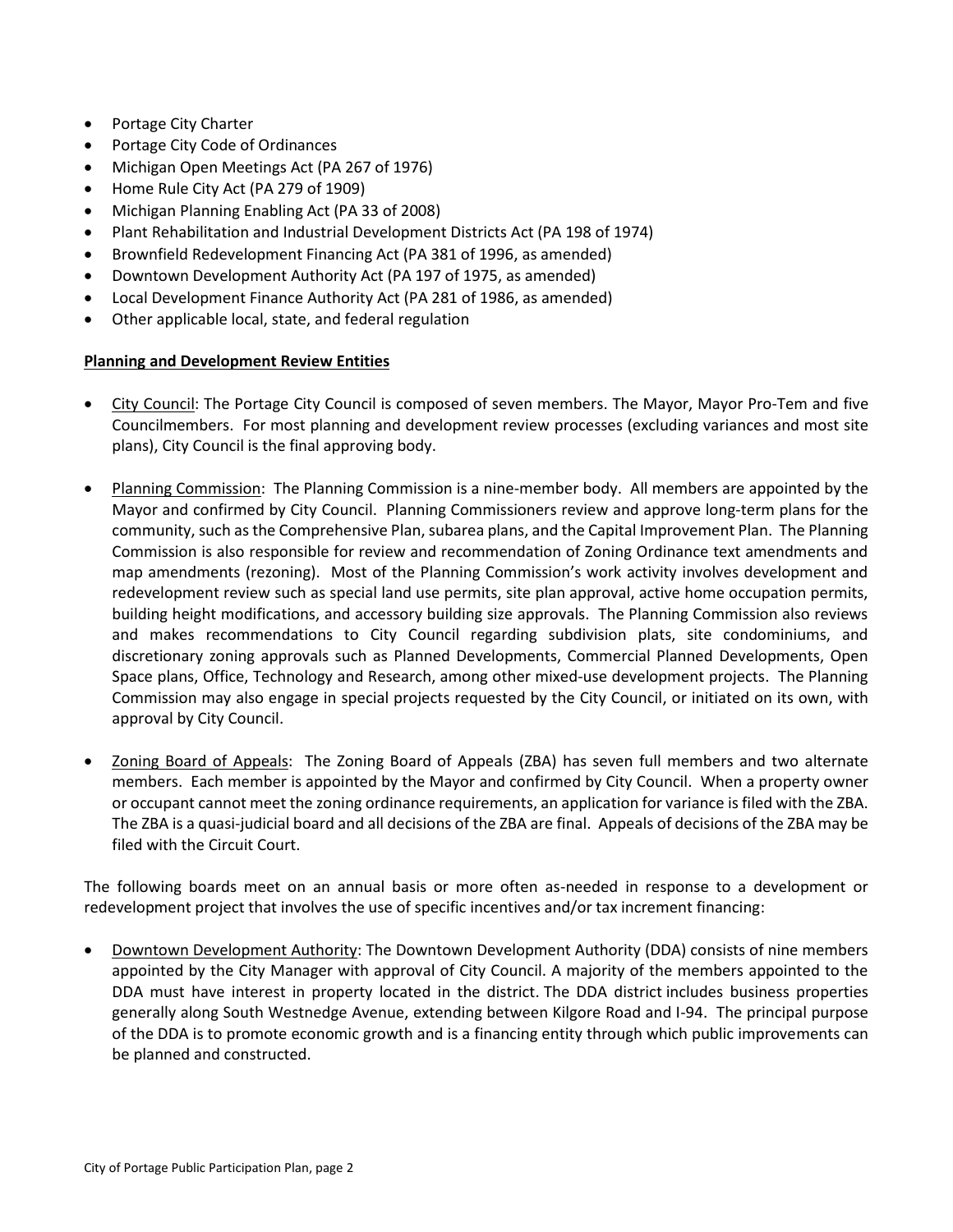- Local Development Finance Authority: The Local Development Finance Authority (LDFA) includes eleven members total: seven members appointed by the City Manager; one member appointed by the Kalamazoo County Board of Commissioners; one member appointed by Kalamazoo Valley Community College and two members appointed by Portage Public Schools. The authority creates and implements a Development and Tax Increment Financing Plan to promote the growth of the LDFA district including property in the Portage Road and Sprinkle Road industrial corridors, and take steps necessary to implement the plans to the fullest extent possible to create jobs, and promote economic growth.
- Economic Development Corporation/Tax Increment Finance Authority/Brownfield Redevelopment Authority: The Economic Development Corporation / Tax Increment Finance Authority/ Brownfield Redevelopment Authoirty (EDC/TIFA/BRA) accomplishes economic and community development activities that are specifically authorized by Michigan statutes. The authority is comprised of nine members who are appointed by the Mayor with the advice and consent of the City Council. Three of the members represent Portage Public Schools. The EDC/TIFA/BRA members have also been designated to perform brownfield redevelopment activities as authorized by statute. The authority is a financing entity and, through industrial development bonds and the capture of tax increment revenues, can plan and finance public activities to facilitate business and industrial growth and property redevelopment.

## **Open Meetings**

All meetings of the City Council, boards and commissions shall be open to the public in accordance with the "Open Meetings Act," PA 267 of 1976 as amended, except closed session meetings as provided for in the Act. Every open meeting must also provide an opportunity for citizen comment. Public notices for open meetings are posted at City Hall as required by the Act. In addition, the dates and times of all City Council, boards and commission meetings are posted to the Portage website at: www.portagemi.gov. The agendas and are available on the city website in advance of all meetings. Meeting minutes are posted to the city website after approved. Finally, City Council, Planning Commission and ZBA meetings can be viewed live on Charter Channel 995 and AT&T channel 99. All meetings can be viewed via live streaming at portagemi.gov/205.

#### **Public Hearings**

As noted above, all City Council, board and commission meetings are open meetings. Several planning and development review processes also require a public hearing during the meeting and require public notices prior to the meeting in accordance with the local ordinance and/or state statute relevant to the project. The following processes require a public hearing during the regular meeting that is open to the public.

#### Planning Commission:

- Zoning map amendments/Rezoning (including discretionary rezoning approvals)<sup>1</sup>
- Zoning text amendment $1$
- Subdivision plats<sup>1</sup>
- Site condominiums<sup>1</sup>
- Tentative and conceptual plan amendments for PD, CPD, OTR zoning districts<sup>1</sup>
- Comprehensive Plan amendments<sup>2</sup>
- Special land use permits
- Active home occupations
- Building height modifications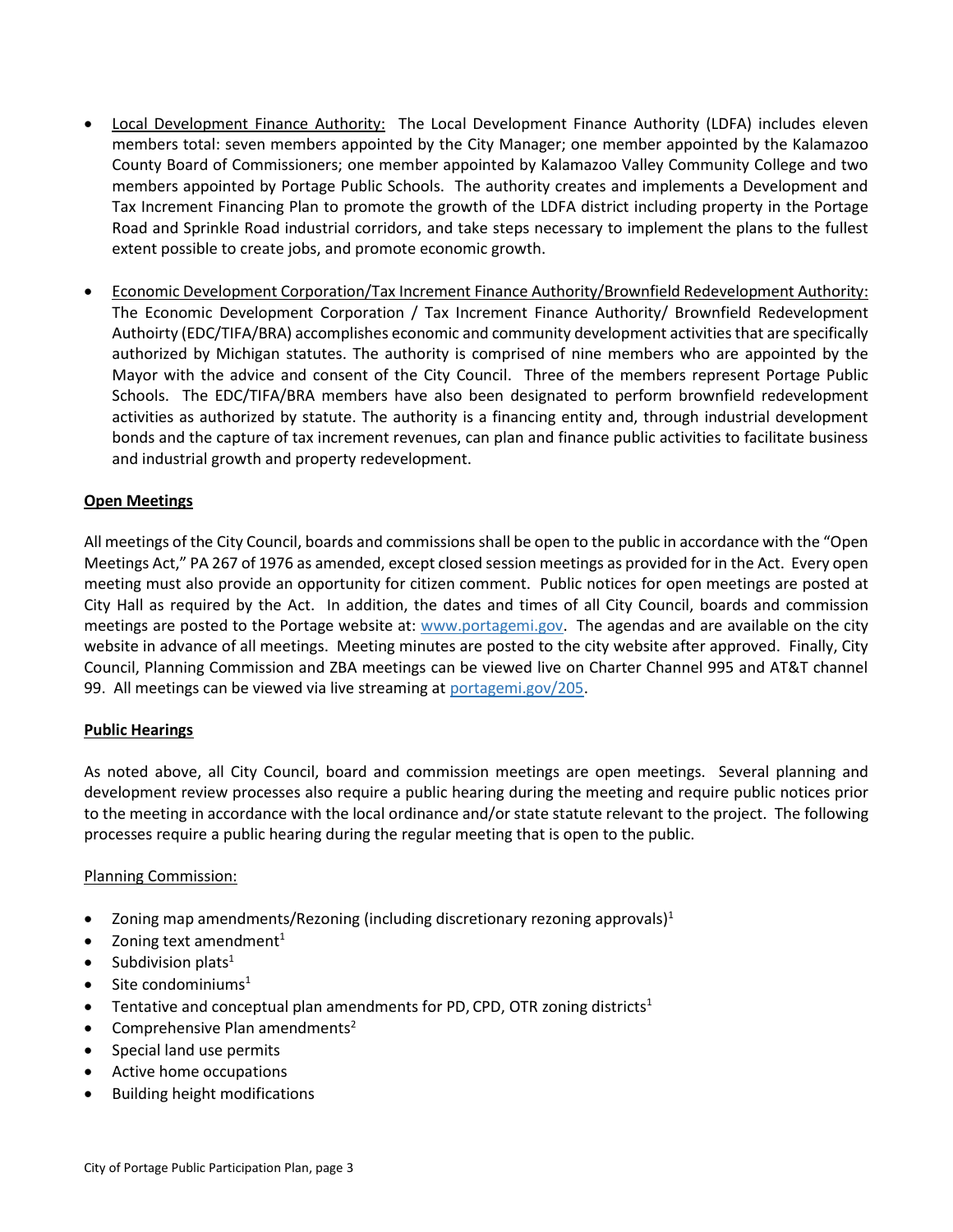Accessory buildings in excess of the ground floor living are of the dwelling

# ZBA:

- Variance requests
- Text or map interpretations
- Temporary use permits
- Appeals of administrative decisions

## DDA, LDFA, EDC/TIFA/BRA:

- Amended Development Plans/Tax Increment Financing Plans<sup>1</sup>
- Brownfield Redevelopment Plans<sup>1</sup>
- $1$  These items are recommended to City Council for a public hearing and final action
- <sup>2</sup> Comprehensive Plan amendments do not require a public hearing before Council, but are referred to Council for review. A resolution of approval by City Council is not required by state statute.

Statutes require the above review and approval processes be noticed in a newspaper of general distribution, as well as mailed to neighbors within 300 feet at least 15 days prior to the meeting. In addition to the above, all public hearing notices are posted to the Legal Notices page of the city website. All meetings are held in a facility accessible to persons with disabilities, and the city will provide reasonable accommodations or services to individuals with disabilities.

#### **Methods for Community Participation**

The initial evaluation of each project will determine the level of public outreach for the project. The following are methods that may be used to reach appropriate level of public participation when taking action on land use or development applications. For planning and development projects that have a city-wide impact, the City of Portage will always attempt to use more than one tool or method, depending on the specific project and target audience. This list is flexible and can change based on the needs and circumstances of the project.

#### **Inform – Provide Information**

- Printed postings: All public meetings and public hearings will have printed notices available for view on the City Hall lobby board.
- City of Portage website [\(www.portagemi.gov\)](http://www.portagemi.gov/):
	- Lists public meetings, posts agendas and minutes, and broadcasts meetings of City Council, Planning Commission and ZBA.
	- **Notices for Public Hearings are also posted to the Legal Notices page of the city website.**
	- The "Connect With Us" page of the city website provides links to the city's Facebook page, provides Notifications via Portage Alert, Notify Me and RSS Feeds.
	- Special website pages are created for community-wide planning projects.
- Cable: Upcoming Council, Board/Commission meetings are also posted to the local cable stations (Charter Channel 995 and AT&T channel 99). City Council, Planning Commission and ZBA meetings are televised on the local cable stations.
- Announcements: All Boards/Commission upcoming meetings are listed on City Council agendas.